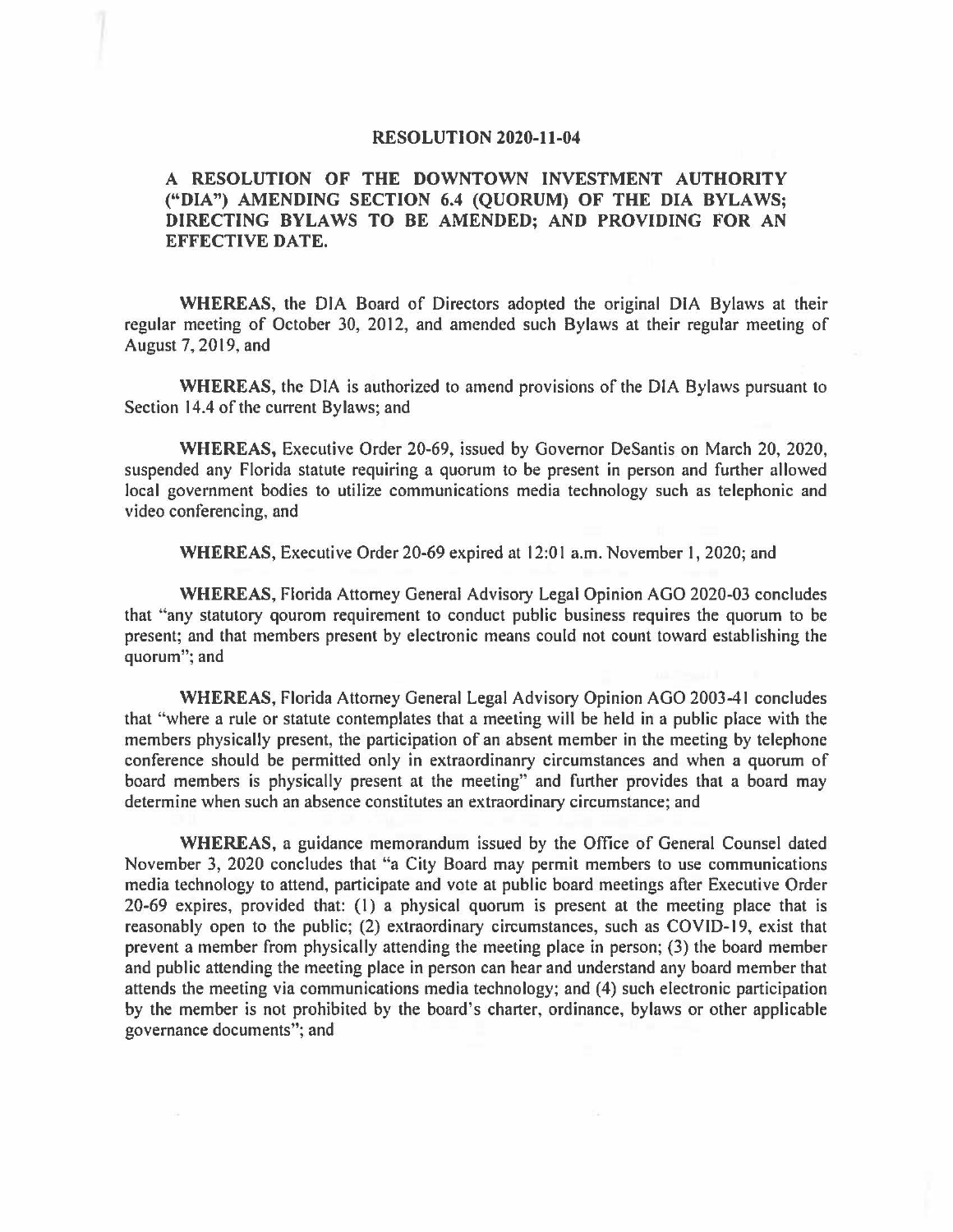WHEREAS, in order to insure compliance with various statutory requirements as interpreted by the Florida Attorney General and the guidance memorandum issued by the Office of General Counsel, the DIA desires to amend Section 6.4 (Quorum) of the DIA Bylaws to allow for the board, when an in person meeting quorum has been established, to determine whether a circumstance preventing a board member from attending the in person meeting is an extraordinary circumstance thereby allowing the board member to participate in and vote during the meeting via communications media technology.

**NOW THEREFORE, BE IT RESOLVED by the Downtown Investment Authority:** 

The DIA finds that the recitals set forth above are true and correct and are Section 1. incorporated herein by this reference.

Section 2. The current DIA Bylaws, adopted October 30, 2012, as amended on August 7, 2019, are hereby further amended, in part, to read as follows:

\*\*\*

- 6.4 Ouorum: All decisions and recommendations of the Board shall require a eoneurring vote of a majority of the members-present. Six (6) members-shall establish a quorum. Tie votes-shall-result in the subject agenda item being eontinued to the next meeting of the Board. If at any time during the meeting the quorum is lost, such shall be stated in the minutes and no further final action may be taken by the Board.
- Quorum: Six (6) members shall establish a quorum. All decisions and  $6.4$ recommendations of the Board shall require a concurring vote of a majority of the members participating. Tie votes shall result in the subject agenda item being continued to the next meeting of the Board. If at any time during the meeting the quorum is lost, such shall be stated in the minutes and no further final action may be taken by the Board.

For board meetings (including committee meetings) required to be held at a physical meeting place, a board member may attend, participate, and vote at such meetings using communications media technology (as that term is defined in 28-109. Florida Administrative Code), if (1) the meeting has been properly noticed, (2) a quorum of the board is physically present at the meeting place; and (3) such board member is unable to physically attend the meeting place due to an extraordinary circumstance. Such member's attendance at a board meeting via communications media technology will not be considered an absence for such member. Additionally, such member's attendance may not be counted towards the board's establishment of a guorum. For purposes of this provision, the board hereby approves the following circumstances as extraordinary circumstances that may prevent a board member from physically attending a board meeting in-person (an "Approved Extraordinary Circumstance"):